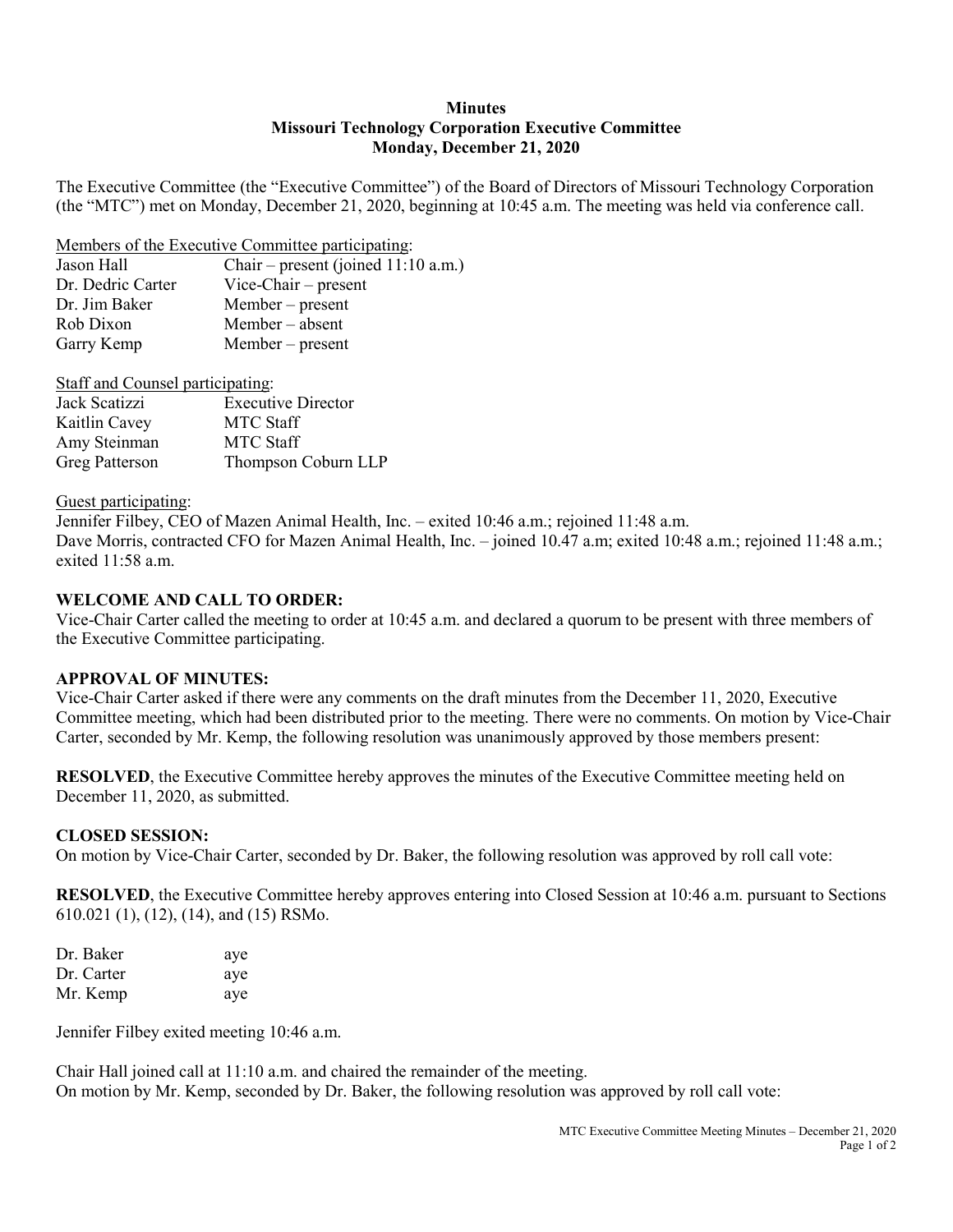**RESOLVED**, the Executive Committee hereby approves reconvening from Closed Session at 11:48 a.m.

| Chair Hall | aye |
|------------|-----|
| Dr. Baker  | aye |
| Dr. Carter | aye |
| Mr. Kemp   | aye |

Chair Hall reported that the Executive Committee took no action in Closed Session after a discussion confined to the matters stated above.

Jennifer Filbey and Dave Morris joined the meeting at 11:48 a.m.

### **MAZEN ANIMAL HEALTH NOTE CONVERSION:**

Chair Hall recognized Jennifer Filbey, CEO of Mazen Animal Health, Inc. ("Mazen"), and asked Ms. Filbey to update the Executive Committee on Mazen and its current financing efforts. Chair Hall requested that Ms. Filbey provide a summary of Mazen's job creation efforts in Missouri and explain the delay in providing the MTC documents for the financing when Mazen was requesting that the MTC convert its outstanding promissory notes.

Ms. Filbey indicated that documents were not provided earlier because she did not anticipate that the conversion would be controversial. In response to questions regarding the job creation requirements in the State of Iowa included in the financing documents, Ms. Filbey stated that (a) Mazen continued to be committed to growing jobs in Missouri, (b) she was exploring option to locate Mazen's research and development team in St. Louis, and (c) Mazen would commit to have one part-time employee in Missouri by December 31, 2020, and one full-time employee in Missouri by January 31, 2021. Ms. Filbey stated that the timely closing of the financing was crucial to Mazen's continued success.

On motion by Dr. Baker, seconded by Vice-Chair Carter, the following resolutions were unanimously approved by those members present:

**RESOLVED**, the Executive Committee on behalf of the MTC Board hereby approves the conversion (the "Mazen") Conversion") of the MTC's existing convertible promissory notes issued to the MTC by Mazen Animal Health, Inc., a Delaware corporation ("Mazen"), into shares of Series Seed Preferred Stock issued by Mazen pursuant to the Series Seed Preferred Stock Purchase Agreement in substantially the forms presented (the "Purchase Agreement"), contingent upon Mazen's agreement to economic development commitments to the State consistent with the general guidance provided by the Executive Committe; and

**FURTHER RESOLVED**, the Executive Committee on behalf of the MTC Board hereby authorizes the MTC Executive Director to execute and deliver on behalf of the MTC the Purchase Agreement and to negotiate, amend and approve any and all agreements, documents or instruments and to take such other actions as may be required or desirable in connection with, or in furtherance of, the Mazen Conversion, including, MTC's receipt of express economic development undertakings with respect to its operations in Missouri.

## **PLASTOMICS, INC. AMENDED NOTE & INTERCREDITOR AGREEMENT:**

On motion by Chair Hall, seconded by Vice-Chair Carter, the following resolutions were unanimously approved by those members present:

**RESOLVED**, the Executive Committee on behalf of the MTC Board hereby approves the amendment to the Secured Promissory Note issued to the MTC by Plastomics, Inc., a Delaware corporation ("Plastomics"), dated May 30, 2018, in the original principal amount of \$100,000, and the Intercreditor Agreement issued to the MTC by Plastomics, Inc., a Delaware corporation ("Plastomics"), dated May 30, 2018; and

**FURTHER RESOLVED**, the Executive Committee on behalf of the MTC Board hereby authorizes the MTC Executive Director to execute and deliver on behalf of the MTC all documents relating to the Plastomics Amendment; and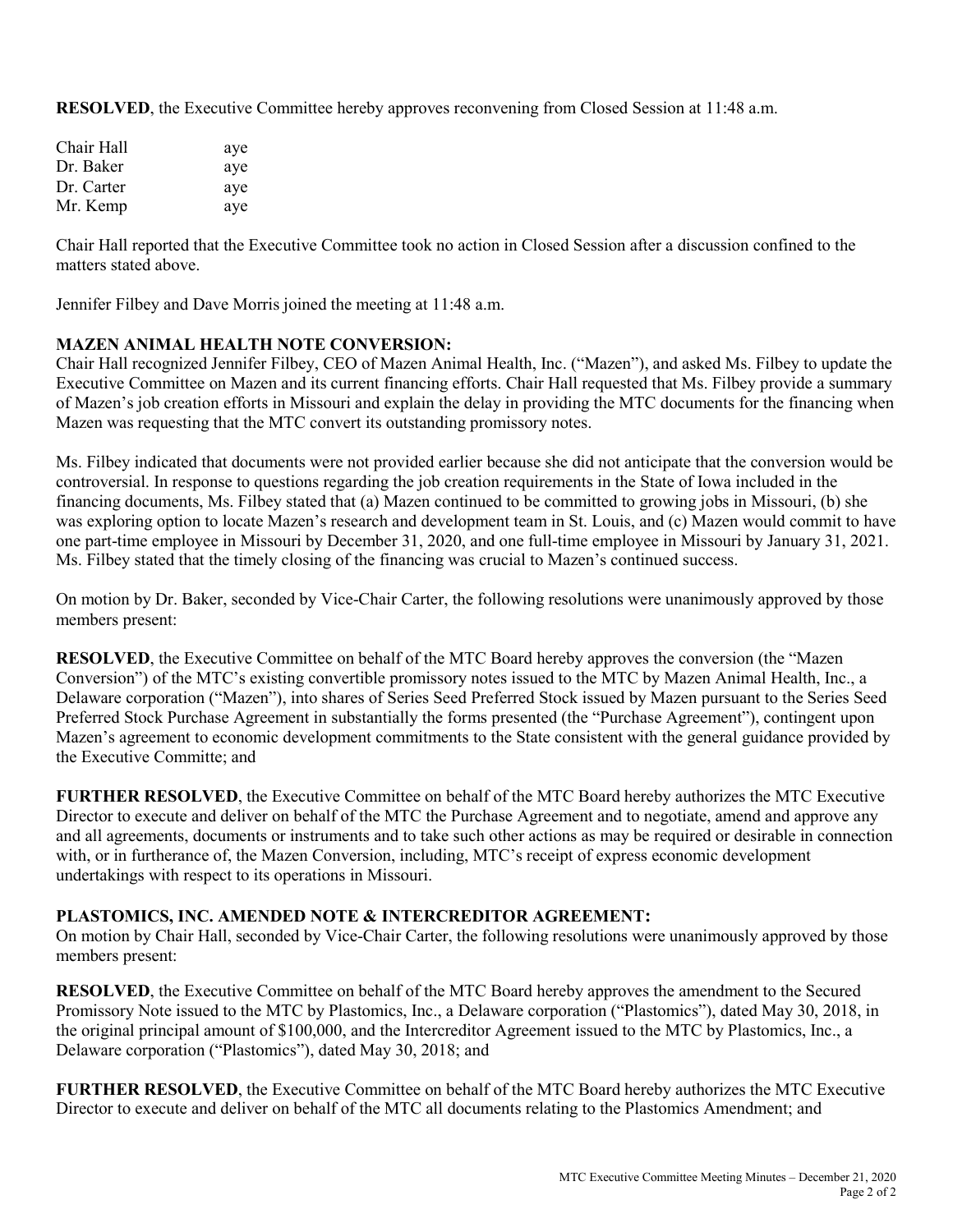**FURTHER RESOLVED**, the Executive Committee on behalf of the MTC Board hereby authorizes the MTC Executive Director on behalf of the MTC to negotiate, amend, and approve any and all agreements, documents or instruments and to take such other actions as may be required or desirable in connection with, or in furtherance of the Plastomics Amendment.

**MISSOURI UNIVERSITY OF SCIENCE AND TECHNOLOGY GRANT AGREEMENT EXTENSION:** On motion by Dr. Baker, seconded by Chair Hall, the following resolutions were unanimously approved by those members present:

**RESOLVED**, the Executive Committee on behalf of the MTC Board hereby approves the request by Missouri University of Science and Technology for an extension of the MOBEC Grant Agreement for the grant to Missouri University of Science and Technology pursuant to proposal MOBEC 2017-23-019, in substantially the form presented; provided that the extension term of such MOBEC Grant agreement shall be reduced to three months; and

**FURTHER RESOLVED**, the Executive Committee on behalf of the MTC Board hereby authorizes the MTC Executive Director full power and authority on behalf of the MTC to complete any remaining due diligence and to negotiate, amend, approve, execute and deliver any and all agreements, documents or instruments and to take such other actions as may be necessary or desirable in connection with, or in furtherance of, such grant extension.

## **ST. LOUIS ECONOMIC DEVELOPMENT PARTNERSHIP GRANT AGREEMENT EXTENSION:**

A discussion was had by the Executive Committee concerning the request by St. Louis Economic Development Partnership ("SLEDP") to extend the SLEDP's request to extend the term of its Grant Agreement with the MTC until December 31, 2021. Chair Hall instructed Executive Director to request additional information from Kevin Cahill, SLEDP's Vice President, Strategic Initiatives, with respect to the impact of remote working and SLEDP's prior plans to use Grant Agreement proceeds to expand its physical space.

On motion by Chair Hall , seconded by Vice-Chair Carter, the following resolutions were unanimously approved by those members present :

**RESOLVED**, the Executive Committee on behalf of the MTC Board hereby approves the request by SLEDP for an extension of the MOBEC Grant agreement for the grant to SLEDP pursuant to proposal MOBEC 2017-23-010, in substantially the form presented; provided that the Grant shall be extended for an interim period through March 30, 2021, pending additional information from SLEDP; and

**FURTHER RESOLVED**, the Executive Committee on behalf of the MTC Board hereby authorizes the MTC Executive Director full power and authority on behalf of the MTC to complete any remaining due diligence and to negotiate, amend, approve, execute and deliver any and all agreements, documents or instruments and to take such other actions as may be necessary or desirable in connection with, or in furtherance of, such grant extension.

# **THERMAVANT TECHNOLOGIES, LLC LIEN SUBORDINATE:**

On motion by Mr. Kemp, seconded by Chair Hall, the following resolutions were unanimously approved by those members present:

**RESOLVED**, the Executive Committee on behalf of the MTC Board hereby approves the lien subordination of the MTC's existing convertible promissory note dated December 12, 2018, in the amount of \$400,000, to Sumitomo Mitsui Finance and Leasing Co., Ltd. in substantially the forms presented (the "Lien Subordination") with respect to the new equipment acquired by ThermAvant Technologies, L.L.C. ( "ThermAvant"), subject to the satisfaction of the MTC Executive Director that ThermAvant's current assets are sufficient collateral for MTC's existing convertible promissory note; and

**FURTHER RESOLVED**, the Executive Committee on behalf of the MTC Board hereby authorizes the MTC Executive Director to execute and deliver on behalf of the MTC the Lien Subordination and to negotiate, amend and approve any and all agreements, documents or instruments and to take such other actions as may be required or desirable in connection with, or in furtherance of, such lien subordination.